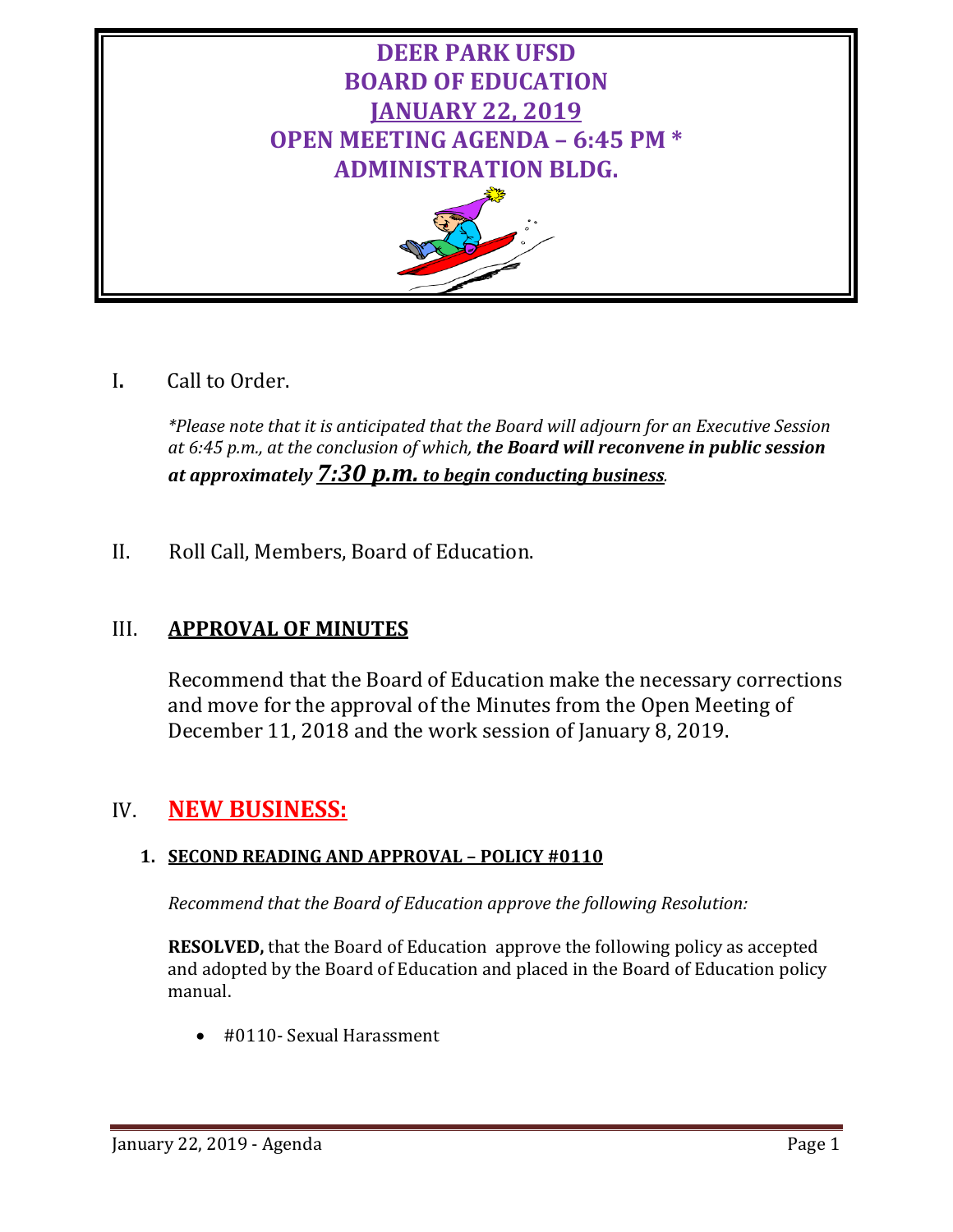## **2. MONETARY DONATION TO JOHN F. KENNEDY SCHOOL SPIRIT ACCOUNT**

*Recommend that the Board of Education approve the following Resolution:*

**RESOLVED**, that the Board of Education approve a donation of \$342.70 from Box Top Education to be donated into the JFK Spirit account.

## **3. MONETARY DONATION TO MAY MOORE SCHOOL FOR ENRICHMENT PROGRAM**

*Recommend that the Board of Education approve the following Resolution:*

**RESOLVED**, that the Board of Education approve a donation of \$800 from a parent, Ms. Rashika Hettiarachchi, to be used for materials for Mrs. Garcett's "Aiming Higher" enrichment program.

## **4. STIPULATION OF SETTLEMENT**

*Recommend that the Board of Education approve the following Resolution:*

**BE IT HEREBY RESOLVED** THAT the Board of Education of the Deer Park Union Free School District approves a Stipulation of Settlement regarding the employee named in Confidential Attachment A; and

**BE IT FURTHER RESOLVED** THAT the President of the Board of Education be authorized to execute said Stipulation on behalf of the Board.

## V. **APPROVAL OF SCHEDULES**

*Recommend, that the Board of Education approve the following schedules collectively:*

# **NON-INSTRUCTIONAL**

## **SCHEDULE -- CS --CHANGE OF SALARY/ STATUS (Non-Instructional)**

## **John Paul Bruni**

John Quincy Adams School<br>Position: Night Custo Position: Night Custodian<br>Salary/Step: \$53,9 \$53,981 Step 8 Effective 1/7/2019 Transfer from Day Custodian to Night Custodian. Salary prorated at \$25,952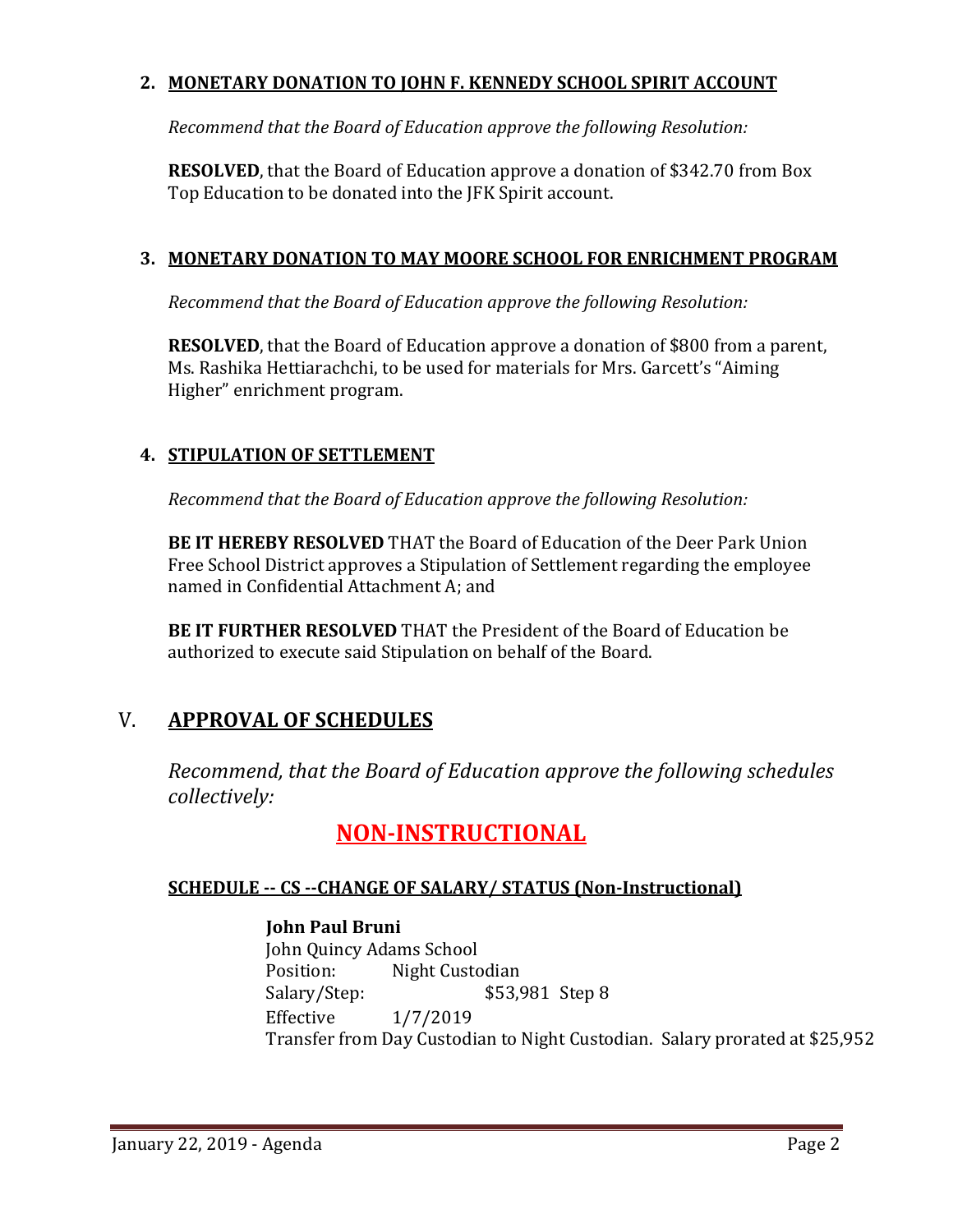#### **Karen Camodeo**

Transportation<br>Position: Transportation Assistant<br>No Change Salary/Step:<br>Effective  $2/1/2019$ Change in Status from Bus Driver to Transportation Assistant

## **Lynda Emig**

District Office<br>Position: Position: Office Assistant/Personnel<br>Salary/Step: \$63,256 Step 2 \$63,256 Step 20 Effective 7/1/2018 Salary and Step Correction

### **Richard Mongelli**

Memorial<br>Position: Position: Maintenance Mechanic I<br>Salary/Step: \$67,593 Step Salary/Step: \$67,593 Step 20<br>Effective 1/9/2019 Effective 1/9/2019 Change of status from Custodian to Maintenance Mechanic I Salary prorated at \$31,976.69

## **Michael Schack**

Robert Frost Middle School<br>Position: Night Custoo Position: Night Custodian<br>Salary/Step: \$48,6 Salary/Step: \$48,640 Step 1<br>Effective 1/2/2019  $1/2/2019$ From Night Custodial Aide to Night Custodian Salary prorated at \$23,945

## **SCHEDULE -- NN --APPOINTMENTS (Non-Instructional)**

### **Jennifer Ayala**

Transportation<br>Position: Bus Driver<br>\$24.76/hour Salary/Step:<br>Effective Effective 1/23/2019

### **SCHEDULE -- NNPS --PER DIEM SUBSTITUTES (Non-Instructional)**

### **Linda Keher**

Transportation<br>Position: Substitute Bus Driver<br>\$21.50/hour Salary/Step:<br>Effective Effective 1/7/2019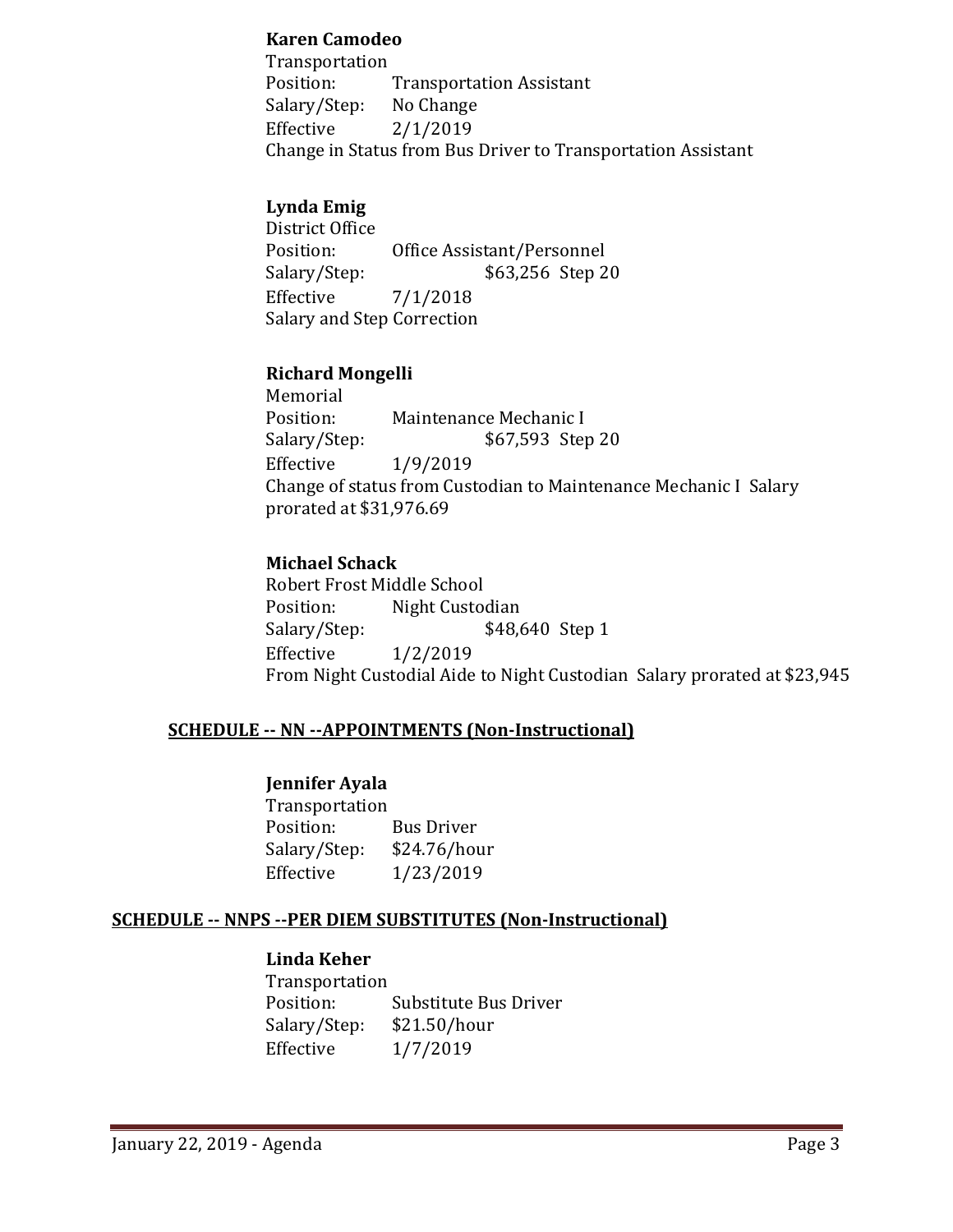**Lynda Kunis** District Wide Substitute Non-Instructional Aide<br>\$11/hour Salary/Step:<br>Effective Effective 12/19/2018

## **SCHEDULE -- OO --RESIGNATIONS / RETIREMENTS / REMOVALS / TERMINATIONS (Non-Instructional)**

#### **Kevin Antoine**

Deer Park High School<br>Position: Securit **Security Guard** Salary/Step:<br>Effective Effective 12/10/2018 Removal. Declined position, never worked.

#### **Ann Castagna**

Deer Park High School<br>Position: Stenog Stenographer Salary/Step: Effective 8/30/2019 Change of Retirement Date

#### **Patricia Collins**

Deer Park High School<br>Position: Office Office Assistant Salary/Step:<br>Effective Effective 7/31/2019 Resignation for the purpose of RETIREMENT. No outstanding obligation to the district.

### **Mary Galea**

Deer Park High School<br>Position: Office Office Assistant Salary/Step:<br>Effective Effective 8/30/2019 Resignation for the purpose of RETIREMENT. No outstanding obligation to the district.

### **Linda Keher**

Transportation **Bus Driver** Salary/Step:<br>Effective Effective 1/7/2019 Resignation. No outstanding obligation to the district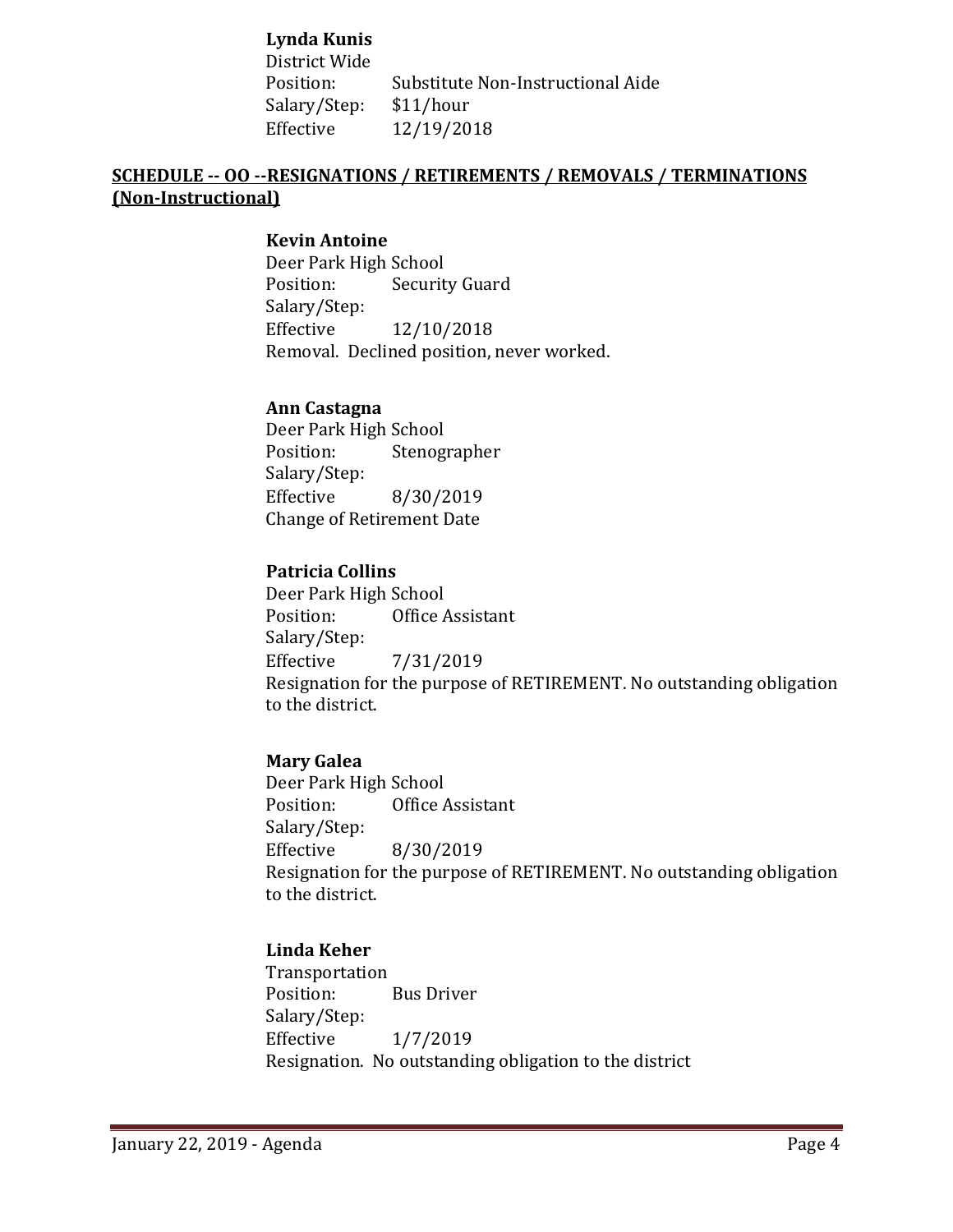### **JoAnn Morici**

Deer Park High School<br>Position: Non-In Non-Instructional Aide Salary/Step:<br>Effective  $1/2/2019$ Resignation in order to accept a teaching assistant position

### **Alejandro Rosario**

Transportation<br>Position: **Bus Driver** Salary/Step:<br>Effective  $1/2/2019$ Termination. No outstanding obligation to the district.

## **Melissa Russo**

Transportation<br>Position: **Transportation Aide** Salary/Step:  $3/16/2018$ Resignation. No outstanding obligation to the district.

## **SCHEDULE -- QQ --LEAVES OF ABSENCE (Non-Instructional)**

### **John Adcock**

May Moore School<br>Position: Nig Night Custodian Salary/Step:<br>Effective Effective 12/13/2018 - 12/14/2018 One day extension of paid medical LOA

### **Donald Buhrmeister**

Transportation **Transportation Aide** Salary/Step: Effective 12/19/2018 - 4/15/2019 12/19/18-3/29/19 Unpaid Medical LOA (FMLA) 3/30/19-4/15/19 Unpaid Medical LOA

## **Josephine Calder**

Robert Frost Middle School Non-Instructional Aide Salary/Step:<br>Effective Effective 11/29/2018 - 12/21/2018 Unpaid LOA (FMLA)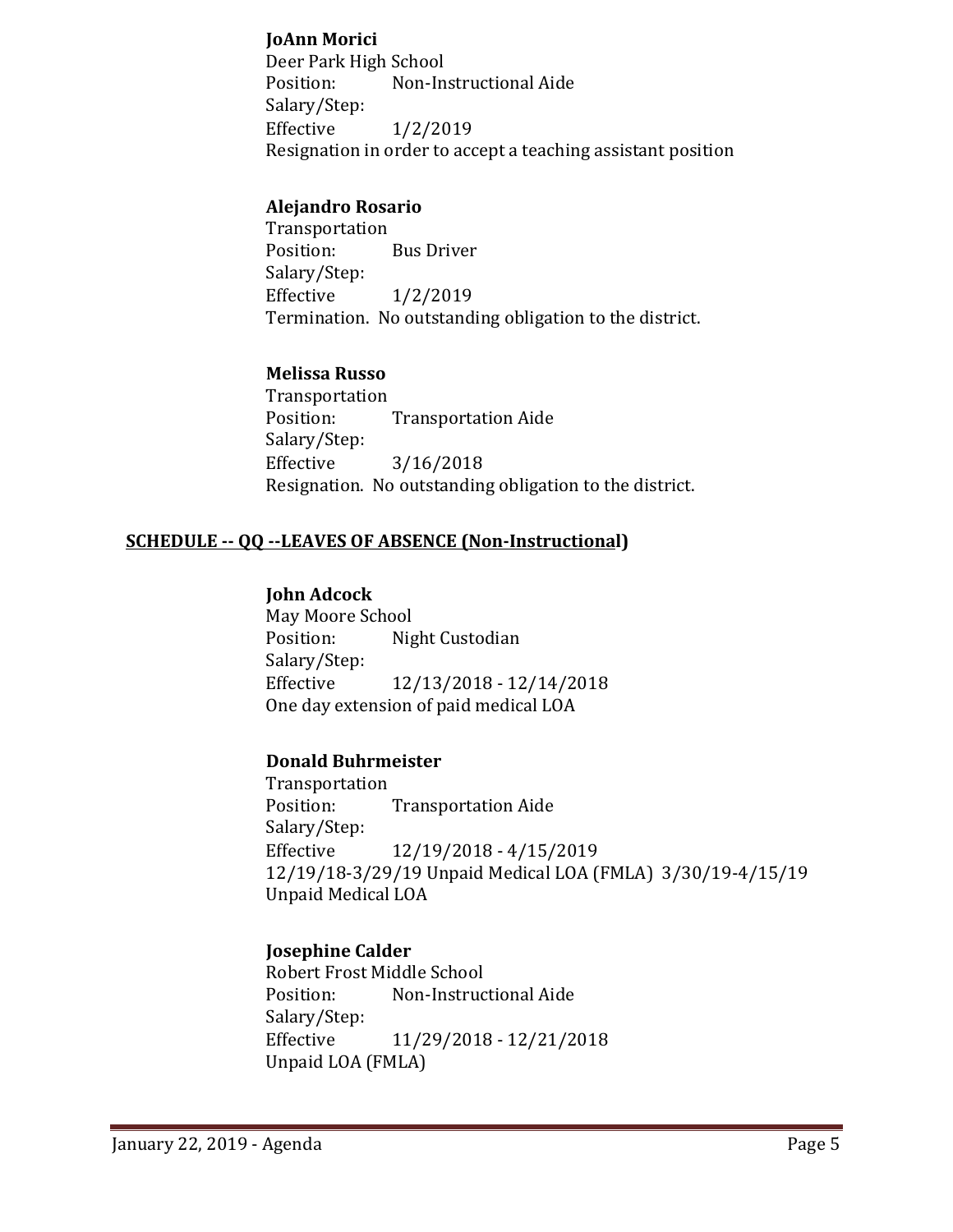#### **Paula de la Grenade**

Transportation<br>Position: **Bus Driver** Salary/Step:<br>Effective Effective 12/19/2018 - 1/24/2019 Unpaid Medical LOA (FMLA)

## **Leyda Juergensen**

Robert Frost Middle School Non-Instructional Aide Salary/Step:<br>Effective Effective 12/22/2018 - 1/21/2019 Extension of Unpaid Medical LOA (FMLA)

### **Michael McEvoy**

Memorial<br>Position: Groundsman Salary/Step:<br>Effective Effective 12/8/2018 - 1/1/2019 Extension of Unpaid Medical LOA (WC)

## **Dennis McNeil**

John Quincy Adams School<br>Position: Custodian Custodian Salary/Step: Effective 1/17/2019 - 2/27/2019 1/17/19-2/8/19 Paid (Differential) Medical LOA (FMLA) 2/9/19- 2/27/29 Paid (Differential) Medical LOA

## **Leslie Sachs**

Transportation **Bus Driver** Salary/Step:<br>Effective Effective 12/2/2018 - 2/6/2019 Unpaid LOA (FMLA)

### **Bunnie Smith**

Transportation **Bus Driver** Salary/Step: Effective 1/3/2019 - 1/24/2019 Extension of Unpaid LOA (WC)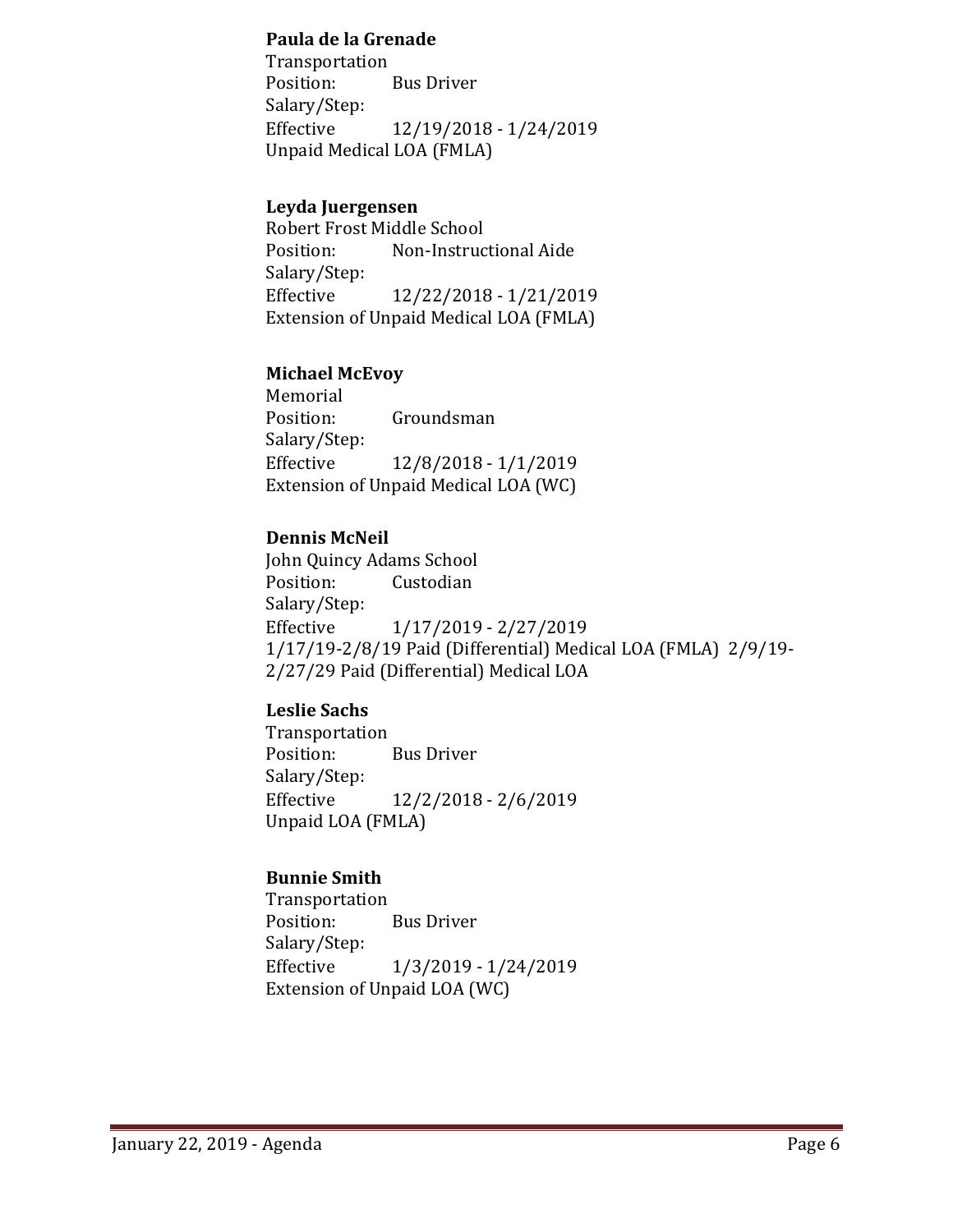## **Janine Steimle**

John Quincy Adams School<br>Position: Non-Instrue Non-Instructional Aide Salary/Step:<br>Effective Effective 11/15/2018 - 1/25/2019 11/15/18-11/27/18 Paid Medical LOA (FMLA) 11/28/18-1/25/19 Unpaid Medical LOA (FMLA)

## **INSTRUCTIONAL**

### **SCHEDULE -- CSS --CHANGE OF STATUS / SALARY (Instructional)**

### **Gregory Binfield**

Deer Park High School<br>Position: 5 Teac .5 Teaching Assistant<br>\$29,367 Salary/Step:<br>Effective Effective 1/22/2019 - 6/30/2019 Temporary change of status from full-time to part-time (in order to complete student teaching requirement) Salary prorated at \$7,929

### **SCHEDULE -- NPS --PER DIEM SUBSTITUTES (Instructional)**

## **Gina Hark**

District Wide Per-Diem Substitute Teacher<br>\$110/day Salary/Step: Effective 1/2/2019 Certification: Childhood Ed 1-6

## **Nicolette Tortorici**

District Wide Substitute Teaching Assistant<br>\$90/day Salary/Step:<br>Effective  $1/2/2019$ 

### **SCHEDULE -- NS --PERMANENT SUBSTITUTES (Instructional)**

#### **Brittany Grosse**

John F Kennedy Intermediate School<br>Position: Permanent Substitute Permanent Substitute Teacher<br>\$125/day Salary/Step:<br>Effective  $1/16/2019 - 6/30/2019$ Certifications: Students with Disabilities 1-6 and Childhood Ed 1-6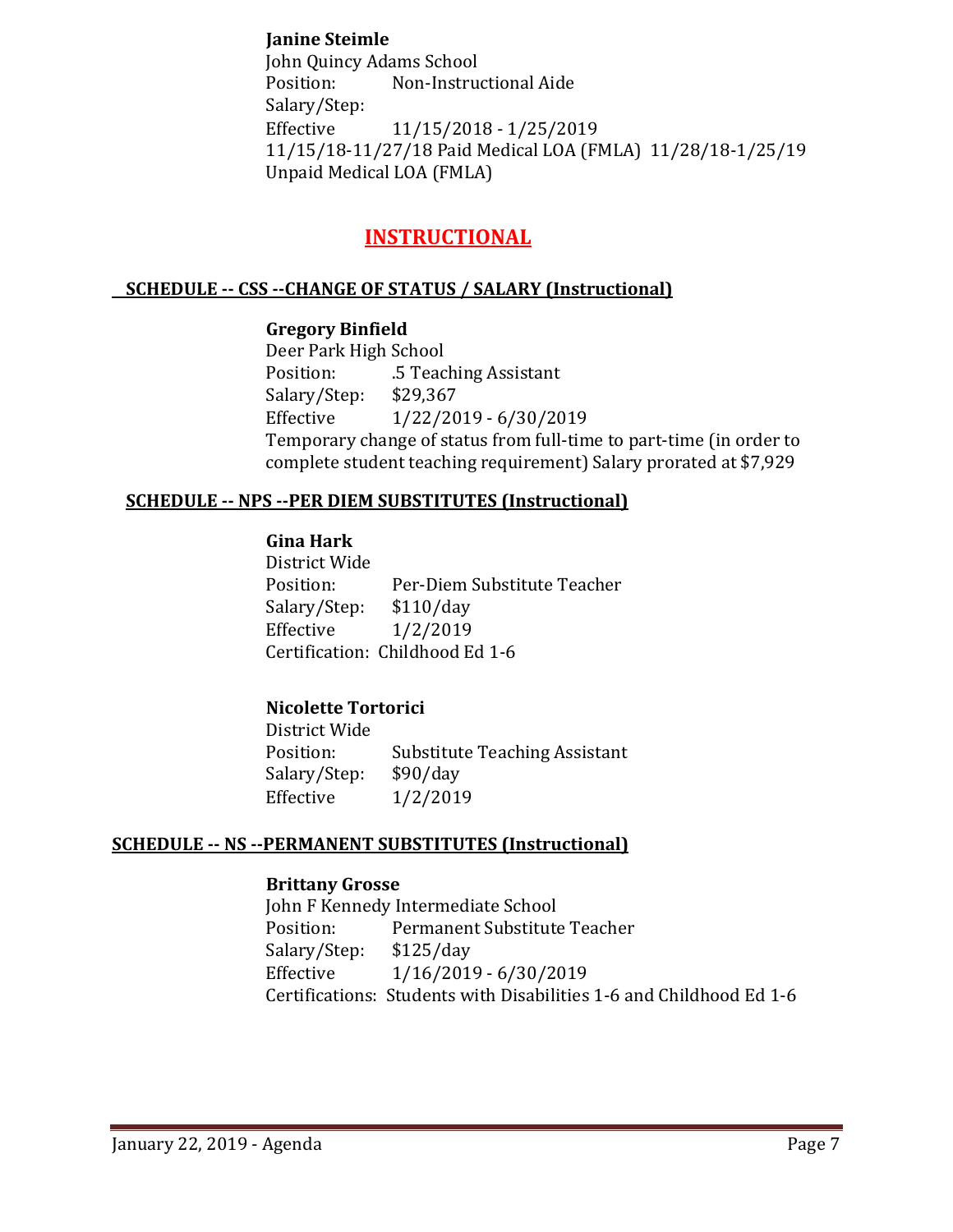**Faye Parag**

John F Kennedy Intermediate School<br>Position: Permanent Substitute Permanent Substitute Teacher<br>\$125/day Salary/Step:<br>Effective Effective 12/19/2018 - 6/30/2019 Certification: Childhood Ed 1-6

## **SCHEDULE -- O --RESIGNATIONS / RETIREMENTS / REMOVALS / TERMINATIONS (Instructional)**

## **Francis Amendola**

Deer Park High School<br>Position: Science Science Teacher Salary/Step:<br>Effective Effective 6/30/2019 Resignation for the purpose of RETIREMENT. No outstanding obligation to the district.

### **Aida Buckley**

St. Cyril<br>Position: **Teaching Assistant** Salary/Step:<br>Effective Effective 1/11/2019 Resignation for the purpose of RETIREMENT. No outstanding obligation to the district.

### **Eva Demyen**

District Office Superintendent of Schools Salary/Step:  $7/1/2019$ Resignation for the purpose of RETIREMENT. No outstanding obligation to the district.

## **Jonas Garelle**

District Wide Per-Diem Substitute Teacher Salary/Step:<br>Effective Effective 12/17/2018 Termination. No outstanding obligation to the district.

### **Patricia Richter**

Deer Park High School<br>Position: Permai Permanent Substitute Teacher Salary/Step:<br>Effective Effective 12/14/2018 Resignation. No outstanding obligation to the district.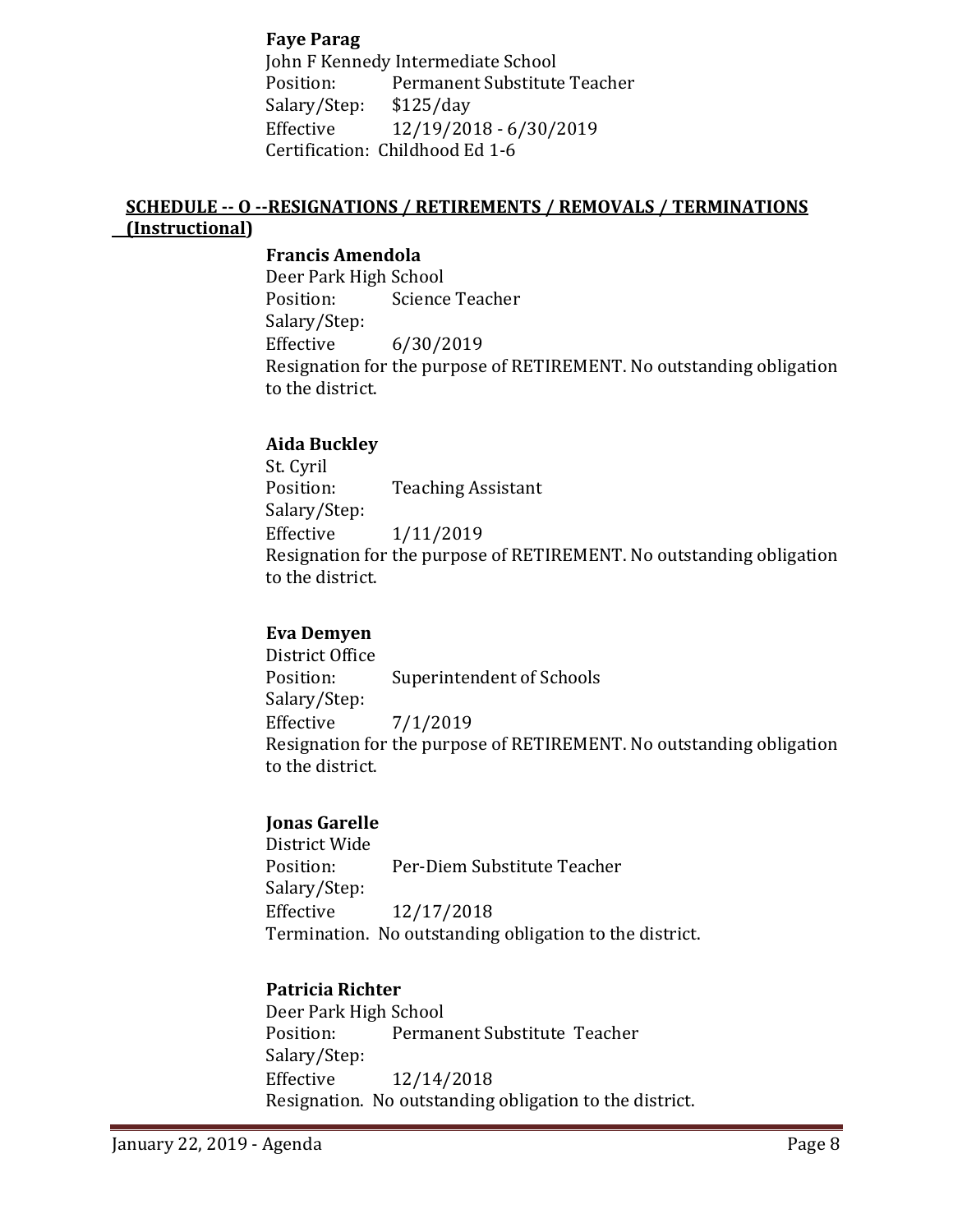#### **SCHEDULE -- Q --LEAVES OF ABSENCE (Instructional)**

#### **Annette Armenti**

John Quincy Adams School<br>Position: Special Edu **Special Education Teacher** Salary/Step:<br>Effective Effective 3/4/2019 - 5/3/2019 Paid Medical LOA (FMLA)

## **Gregory Binfield**

Deer Park High School<br>Position: 5 Teac .5 Teaching Assistant Salary/Step: Effective 1/22/2019 - 6/30/2019 Part-time leave of absence (in order to complete student teaching requirement)

## **Daniel Franco**

May Moore School<br>Position: Spe **Special Education Teacher** Salary/Step:<br>Effective Effective 12/17/2018 - 1/17/2019 Paid Medical LOA (FMLA)

## **Lisa Johnson**

Robert Frost Middle School<br>Position: Special Educ **Special Education Teacher** Salary/Step: Effective 1/7/2019 - 1/24/2019 Paid LOA (FMLA)

### **Virginia LePore**

John F Kennedy Intermediate School<br>Position: Teaching Assistant **Teaching Assistant** Salary/Step: Effective 12/17/2018 - 12/21/2018 Paid Medical LOA (FMLA)

### **Paula McCaffrey**

Deer Park High School<br>Position: Social S Social Studies Teacher Salary/Step:<br>Effective Effective 1/7/2019 - 1/30/2019 Paid Medical LOA (FMLA)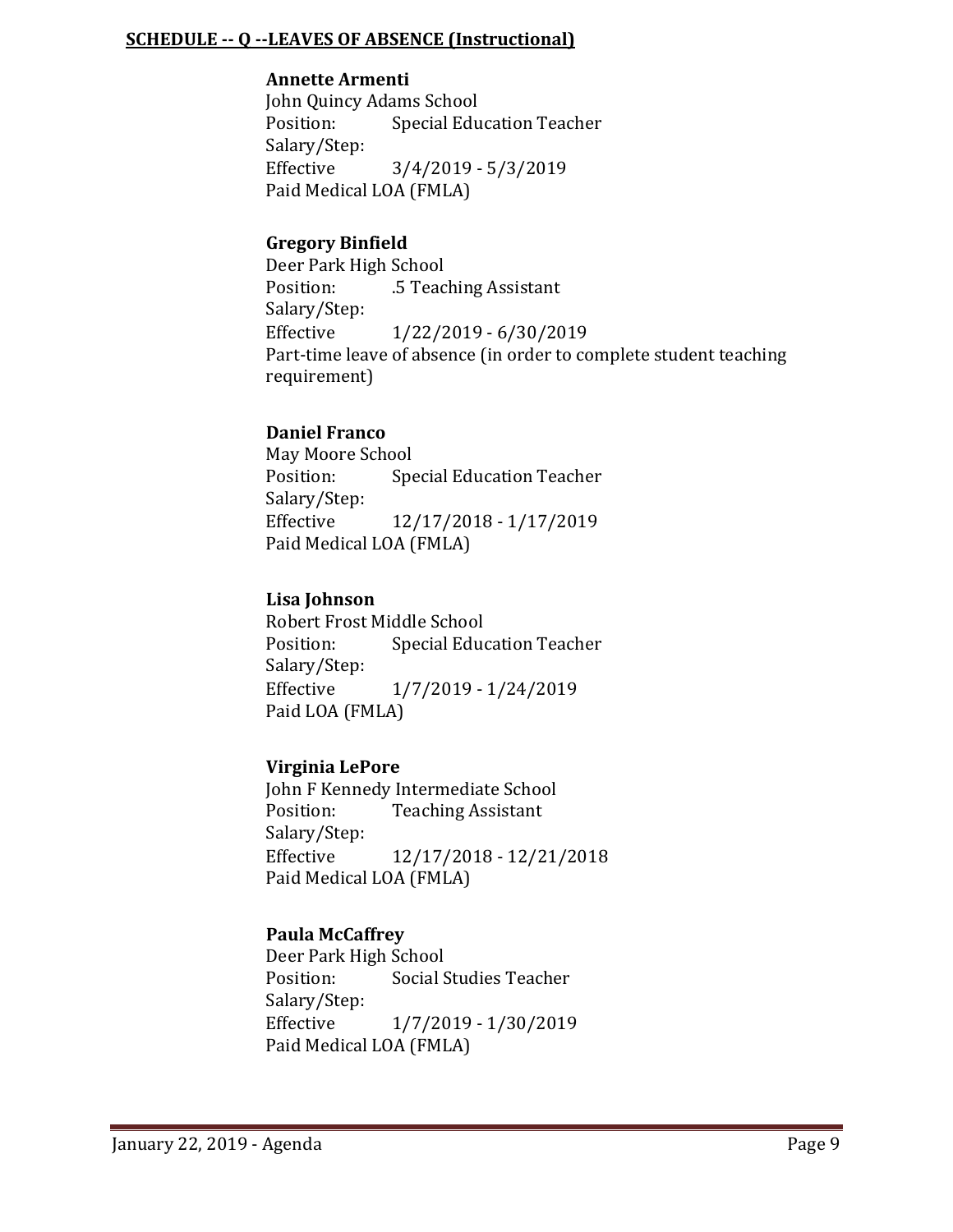### **Kevin McCreesh**

Deer Park High School<br>Position: Math T Math Teacher Salary/Step:<br>Effective Effective 12/20/2018 - 2/1/2019 Paid Medical LOA (FMLA)

### **Coleen Reha**

John Quincy Adams School **Elementary Teacher** Salary/Step:<br>Effective Effective 1/7/2019 - 1/21/2019 Paid Medical LOA (FMLA)

## **Catherine Torres**

John F Kennedy Intermediate School **Elementary Teacher** Salary/Step:<br>Effective Effective 1/2/2019 - 1/11/2019 Paid Medical LOA (FMLA)

### **SCHEDULE -- TA --PROBATIONARY TEACHING ASSISTANT (Instructional)**

### **Gregory Binfield**

Deer Park High School<br>Position: Probati Probationary Teaching Assistant Salary/Step:<br>Effective Effective 10/26/2015 - 3/25/2020 CHANGE OF PROBATIONARY PERIOD (due to part-time LOA) NEW TENURE DATE:

## **JoAnn Morici**

Deer Park High School<br>Position: Probati Probationary Teaching Assistant<br>\$29,367 Salary/Step:<br>Effective Effective 1/2/2019 - 1/1/2023 Salary prorated at \$17,620.20

### **SCHEDULE -- TR --TRANSFERS (Instructional)**

### **Danielle Calcagno**

Deer Park High School<br>Position: Permai Permanent Substitute Teacher Salary/Step:<br>Effective Effective 12/17/2018 - 1/18/2019 Transfer from RF to HS (cover for McCreesh)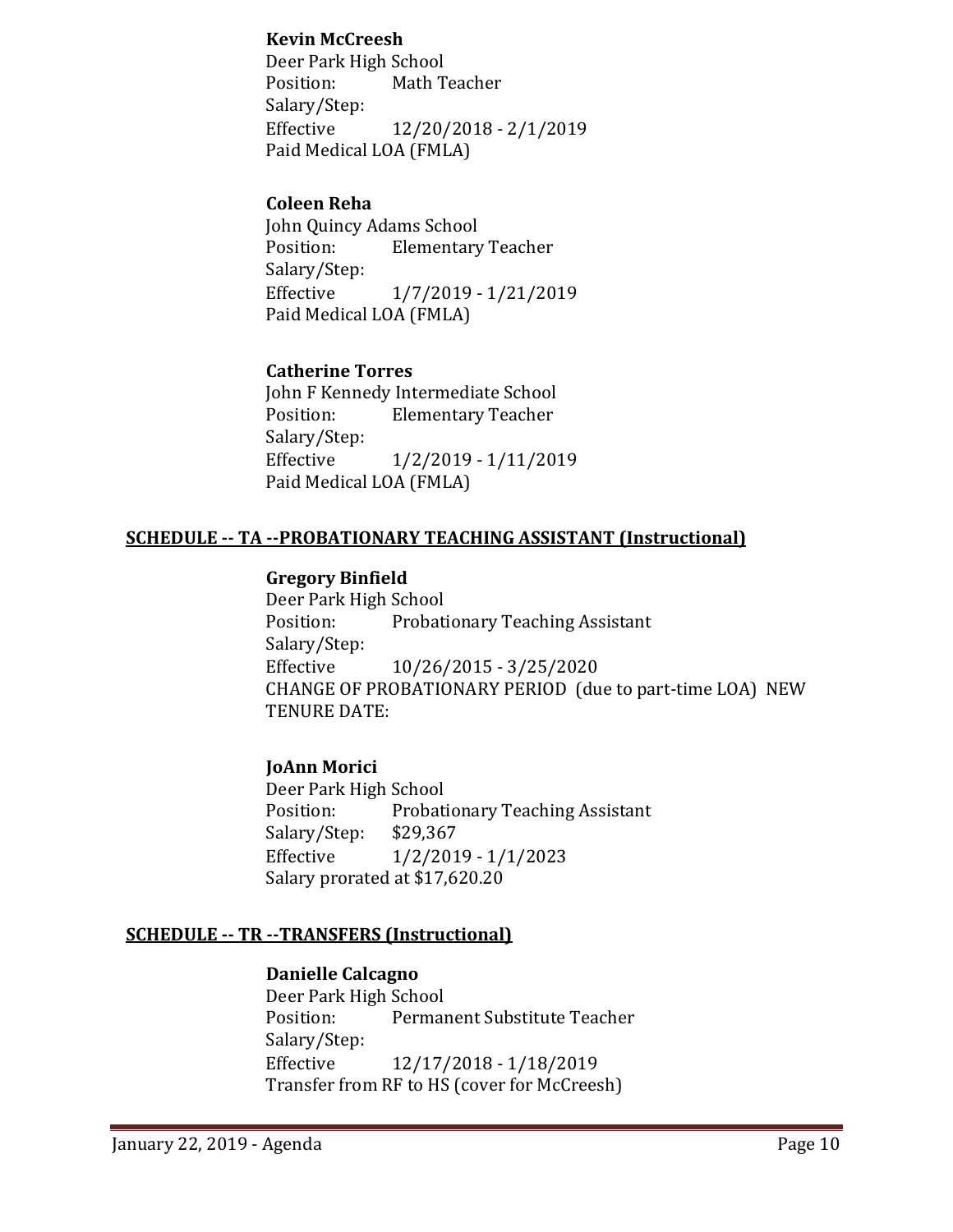**Gina M Vogler**

May Moore School<br>Position: Tea **Teaching Assistant** Salary/Step: Effective 1/14/2019 Transfer from JQA to MM

## **SCHEDULE -- TTPA --TEMPORARY ASSIGNMENT (Instructional)**

### **Jeffrey Cifelli**

Robert Frost Middle School Position: JV Wrestling Coach<br>Salary/Step: \$3,600.03 7 Units/Step 1 Effective 1/22/2019 - 3/22/2019

## **Daniel Friend**

Deer Park High School<br>Position: Varsity Position: Varsity Assistant Wrestling Coach<br>Salary/Step: \$3,085.74 8 Unit Salary/Step: \$3,085.74 8 Units/Step 1<br>Effective 12/6/2018 - 2/15/2019 Effective 12/6/2018 - 2/15/2019

## **Anne McCormack**

Deer Park High School<br>Position: Algebra Algebra Regents Review Teacher<br>\$71/hour Salary/Step:<br>Effective Effective 1/3/2019 - 1/18/2019 2 days/week

### **Briana Nussbaum**

John F Kennedy Intermediate School<br>Position: [FK Buddies Club Co-JFK Buddies Club Co-Advisor<br>\$275 Salary/Step:<br>Effective  $2/1/2019 - 6/30/2019$ 10 Sessions

## **Joseph Verdicchio**

John F Kennedy Intermediate School<br>Position: [FK Buddies Club Co-JFK Buddies Club Co-Advisor<br>\$275 Salary/Step:<br>Effective  $2/1/2019 - 6/30/2019$ 10 Sessions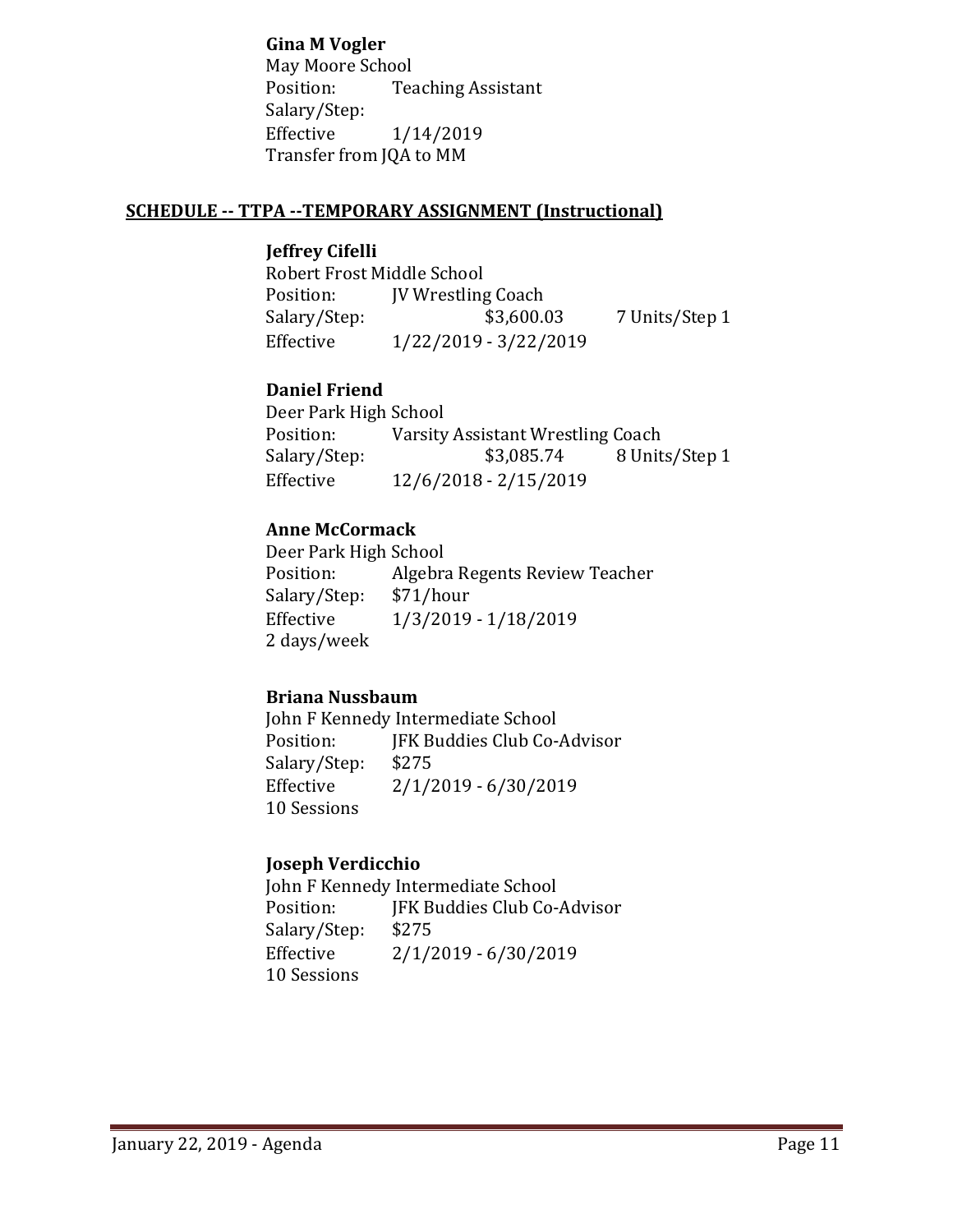# **SCHEDULE 19/BP-807 – SCHEDULES OF BILLS PAYABLE**

| General*               | # 21                 | 10/31/2018 |
|------------------------|----------------------|------------|
| Federal*               | #12                  |            |
|                        | #19                  | 11/30/2018 |
| Capital*               |                      | 10/31/2018 |
| School Lunch*          | #10                  | 11/30/2018 |
| Trust & Agency*        | #5                   | 10/31/2018 |
| <b>WORKERS' COMP.*</b> | Daily Check Register | 11/21/2018 |
| <b>WORKERS' COMP.*</b> | Daily Check Register | 11/21/2018 |
| <b>WORKERS' COMP.*</b> | Daily Check Register | 11/27/2018 |
| General*               | #18                  | 11/30/2018 |
| General*               | #23                  | 12/31/2018 |
| General*               | # 25                 | 12/31/2018 |
| Federal*               | # 10                 | 11/30/2018 |
| Federal*               | #13                  | 12/31/2018 |
| Capital*               | # 20                 | 12/31/2018 |
| Capital*               | #21                  | 12/31/2018 |
| School Lunch*          | # 11                 | 12/31/2018 |
| <b>WORKERS' COMP.*</b> | Daily Check Register | 12/3/2018  |
| <b>WORKERS' COMP.*</b> | Daily Check Register | 12/6/2018  |
| General*               | # 22                 | 12/31/2018 |
| General*               | #26                  | 1/31/2019  |
| Federal*               | #14                  | 1/31/2019  |
| Capital*               | # 22                 | 1/31/2019  |
| Capital*               | #23                  | 1/31/2019  |
| School Lunch*          | #12                  | 1/31/2019  |
| <b>WORKERS' COMP.*</b> | Daily Check Register | 12/17/2018 |
| <b>WORKERS' COMP.*</b> | Daily Check Register | 12/18/2018 |
| <b>WORKERS' COMP.*</b> | Daily Check Register | 12/19/2018 |
| <b>WORKERS' COMP.*</b> | Daily Check Register | 12/20/2018 |
| General                | #31                  | 1/31/2019  |
| Federal                | # 15                 | 1/31/2019  |
| Capital                | # 24                 | 1/31/2019  |
| Capital                | #25                  | 1/31/2019  |
| School Lunch           | #13                  | 1/31/2019  |
| Reserve                | #3                   | 1/31/2019  |
| Trust & Agency         | #6                   | 12/31/2018 |
| <b>WORKERS' COMP.</b>  | Daily Check Register | 1/15/2019  |
| WORKERS' COMP.         | Daily Check Register | 1/15/2019  |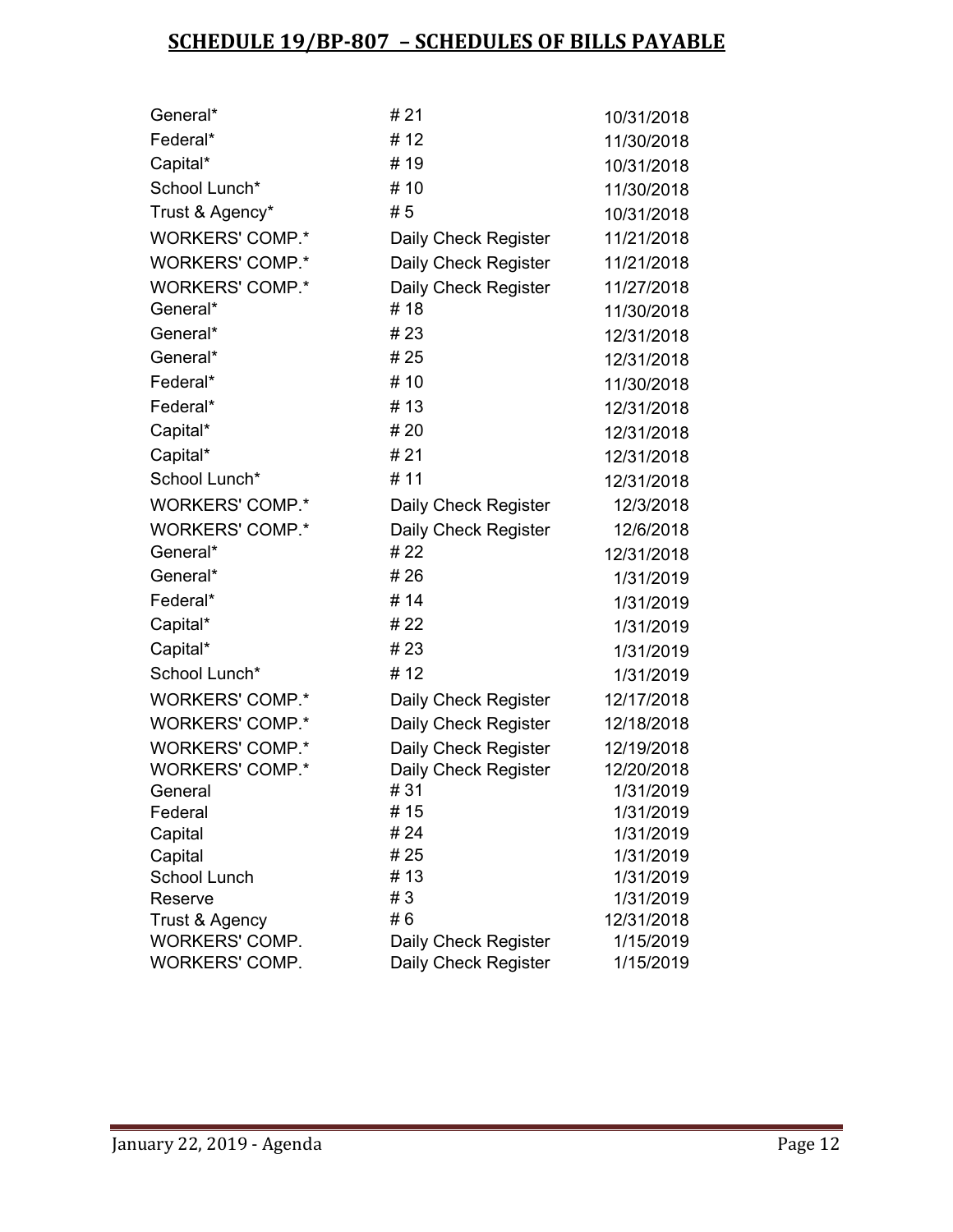# **SCHEDULE D – BID AWARD**

Bids for Bid # BDP18-024 Paper and Envelopes were received and opened at 11:00 AM on January 10, 2019.

Bids were advertised in Newsday. Forms and specifications were processed in accordance with Section 103 of the General Municipal Law and bids were solicited on the Empire State Purchasing Group website at [www.EmpireStateBidSystem.com.](http://www.empirestatebidsystem.com/)

Bids were received from the following vendors:

Contract Paper Group, Inc. Craig Envelope Corp. Lindenmeyr Munroe W.B. Mason Co., Inc.

Present at bid opening: Lauren von Ende, Purchasing Agent and Linda Martinez, Recorder. There were no vendors present.

It is recommended that the bid be awarded to the following vendors as the lowest responsible bidders meeting specifications (see attached pricing in file):

Contract Paper Group, Inc. Lindenmeyr Munroe W.B. Mason Co., Inc.

## **SCHEDULE 19-E-427 - EXPLANATION OF BUDGETARY TRANSFERS** #T14

## **SCHEDULE 19-F-348 & 349 - CONTRACT REPORTS**

**SCHEDULE 1-H-19 – HOME TEACHING (regular & S/E)**  (confidential)

## **SCHEDULE 1-S-19 – SPECIAL TRANSPORTATION**  (confidential)

## **SCHEDULE 1-SE-19 - COMMITTEE RECOMMENDATIONS** (confidential)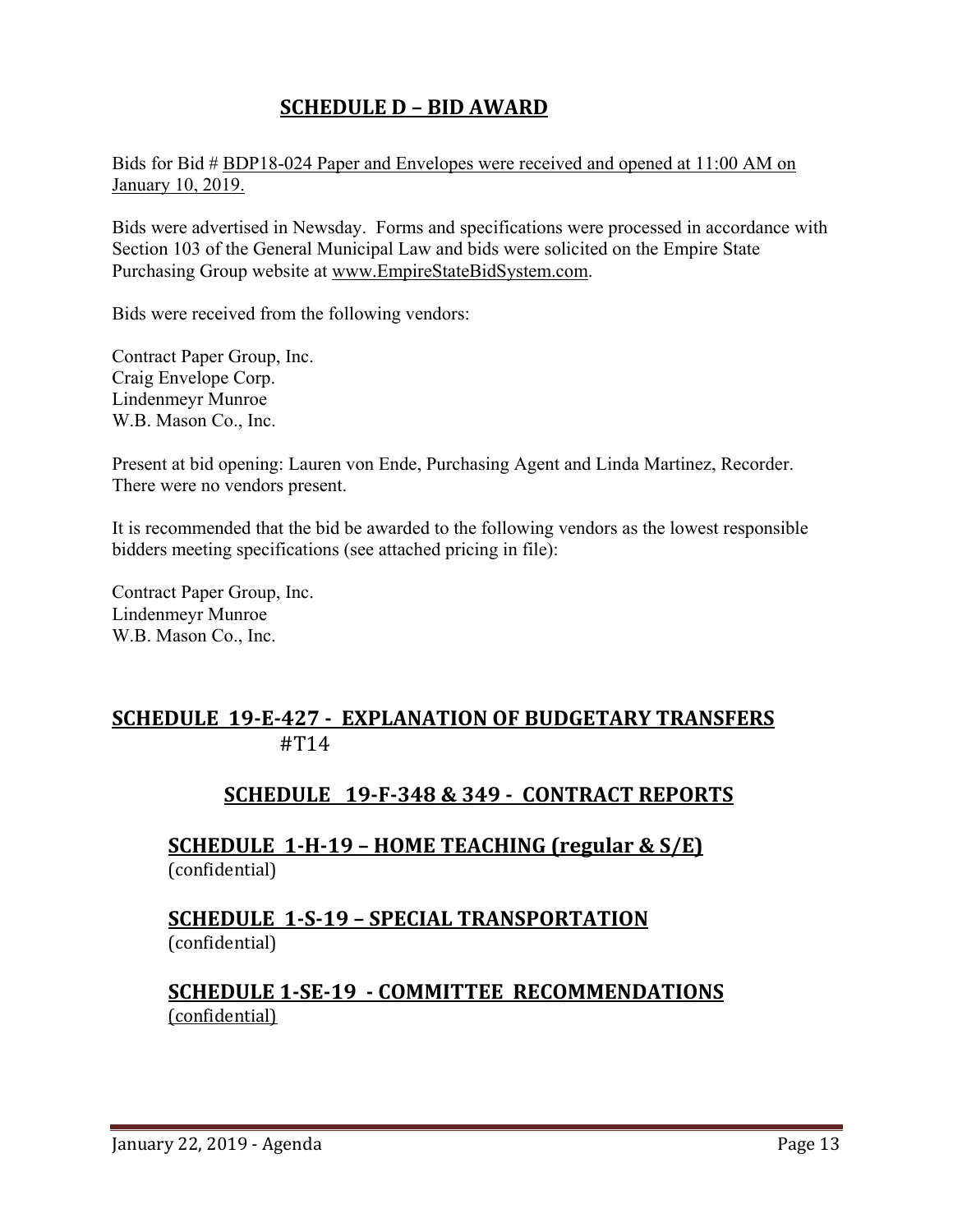## VI. **RECEIPT OF SCHEDULES**

*Recommend that the Board of Education approve the following receipt of schedules collectively:*

## **SCHEDULE 19-A-475 – TREASURERS REPORT**

| Statement of Revenues - | General Fund -<br>School Lunch Fund<br>Federal Fund -                        | November/December<br>November/December<br>November/December |
|-------------------------|------------------------------------------------------------------------------|-------------------------------------------------------------|
| Treasurer's Report      | July/December                                                                |                                                             |
| Cash Flow               | July/December                                                                |                                                             |
| Claims Audit<br>Report  | November 1, 2018 - November 30, 2018<br>December 1, 2018 - December 31, 2018 |                                                             |

# **SCHEDULE 19-B-805 - APPROPRIATION BUDGET STATUS REPORT**

| <b>Appropriation Budget Status Report</b> | General Fund -               | November/December         |
|-------------------------------------------|------------------------------|---------------------------|
|                                           | Capital Fund -               | November/December         |
|                                           | School Lunch Fund -          | November/December         |
|                                           | Federal Fund -               | November/December         |
| Extra-Classroom Activities Funds          | Robert Frost -               | November/December         |
|                                           | Deer Park High School -      | October/November/December |
| <b>Trial Balance</b>                      | General                      |                           |
| July - December                           | Workers Comp. & Unemployment |                           |
|                                           | Federal                      |                           |
|                                           | Capital                      |                           |
|                                           | Capital Energy Cons. Project |                           |
|                                           | Trust & Agency               |                           |
|                                           | Private Purpose Trust        |                           |
|                                           | <b>Flexible Benefits</b>     |                           |
|                                           | School Lunch                 |                           |